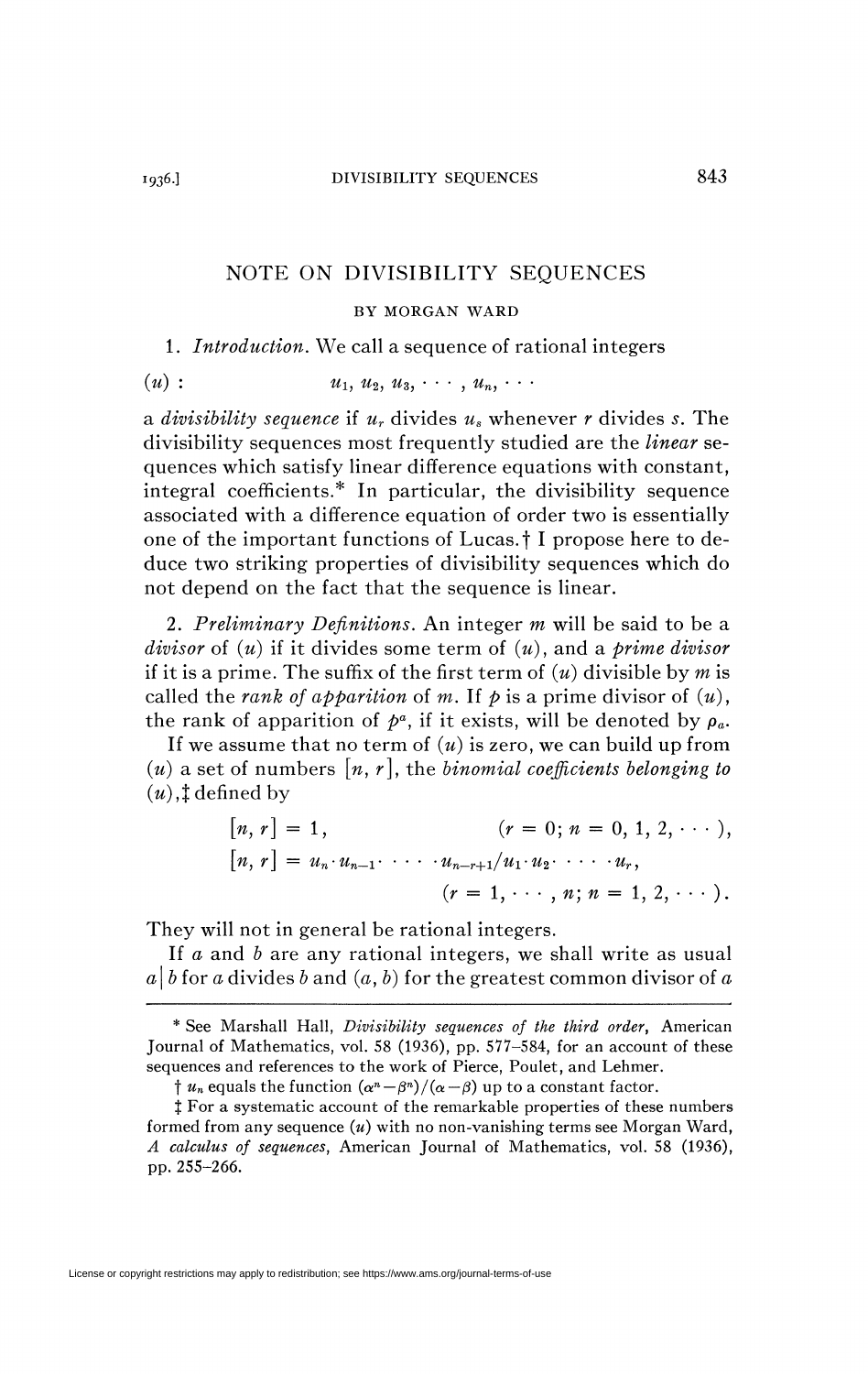and *b.* If *a r* is the highest power of *a* which divides *b,* we shall write  $a^r || b$ .

Finally, since  $u_1$  must divide every term of  $(u)$ , we may assume that  $u_1 = 1$ .

3. *Statement of Results.* A divisibility sequence will be said to have property A provided that

A. If  $c = (a, b)$ , then  $u_c = (u_a, u_b)$ , for every pair of terms  $u_a, u_b$ of *(u).* 

It will be said to have property B provided that

B. For every prime divisor *p* and every positive integer *a,*   $u_r \equiv 0 \pmod{p^a}$  when and only when  $r \equiv 0 \pmod{p_a}$ , where  $\rho_a$  is the rank of apparition of  $p^a$  in  $(u)$ .

The results of this note may now be stated as follows.

THEOREM 1. *Property* A *and property* B *are equivalent to one another.* 

THEOREM *2. The binomial coefficients belonging to every divisibility sequence having property* A *or property* B *are all rational integers.* 

Theorem 2 was proved for the Lucas function by Lucas himself,\* and for a more general type of linear divisibility sequence by T. A. Pierce, f

4. *Proof of First Theorem.* Assume that the divisibility sequence  $(u)$  has property A, and let  $\rho_a$  be the rank of apparition of  $p^a$ , where p is any prime divisor of  $(u)$ . Suppose that  $u_r \equiv 0$  $(\text{mod } p^a)$ . Then if  $c = (r, \rho_a)$ ,  $(u_r, u_{\rho_a}) = u_c$  by property A. Therefore since  $u_r \equiv u_{\rho_a} \equiv 0 \pmod{p^a}$ ,  $u_c \equiv 0 \pmod{p^a}$ . Therefore  $c \ge \rho_a$ . But *c* divides  $\rho_a$ . Therefore  $c = \rho_a$  so that  $\rho_a$  divides *r*. Since  $(u)$ is a divisibility sequence, if  $\rho_a$  divides  $r$ ,  $u_r \equiv 0 \pmod{p^a}$ . Therefore the sequence has property B.

Conversely, assume that *(u)* has property B. Let *ua* and *Ub* be any two terms of  $(u)$ , and let  $p$  be any common prime divisor of  $u_a$  and  $u_b$ . Suppose that  $p^m\|u_a$  and  $p^n\|u_b$ . Then if  $l$  is the smallest of the integers m and n, it suffices to show that  $p^l | u_c$ , where  $c = (a, b)$ . For since  $c \mid a$  and  $c \mid b$ ,  $u_c \mid u_a$  and  $u_c \mid u_b$ , so that

<sup>\*</sup> Lucas, Nouvelle Correspondance Mathématique, vol. 4 (1878), pp. 1-8. Dickson's *History,* vol. 1, p. 349.

f Annals of Mathematics, (2), vol. 18 (1916-17), p. 56.